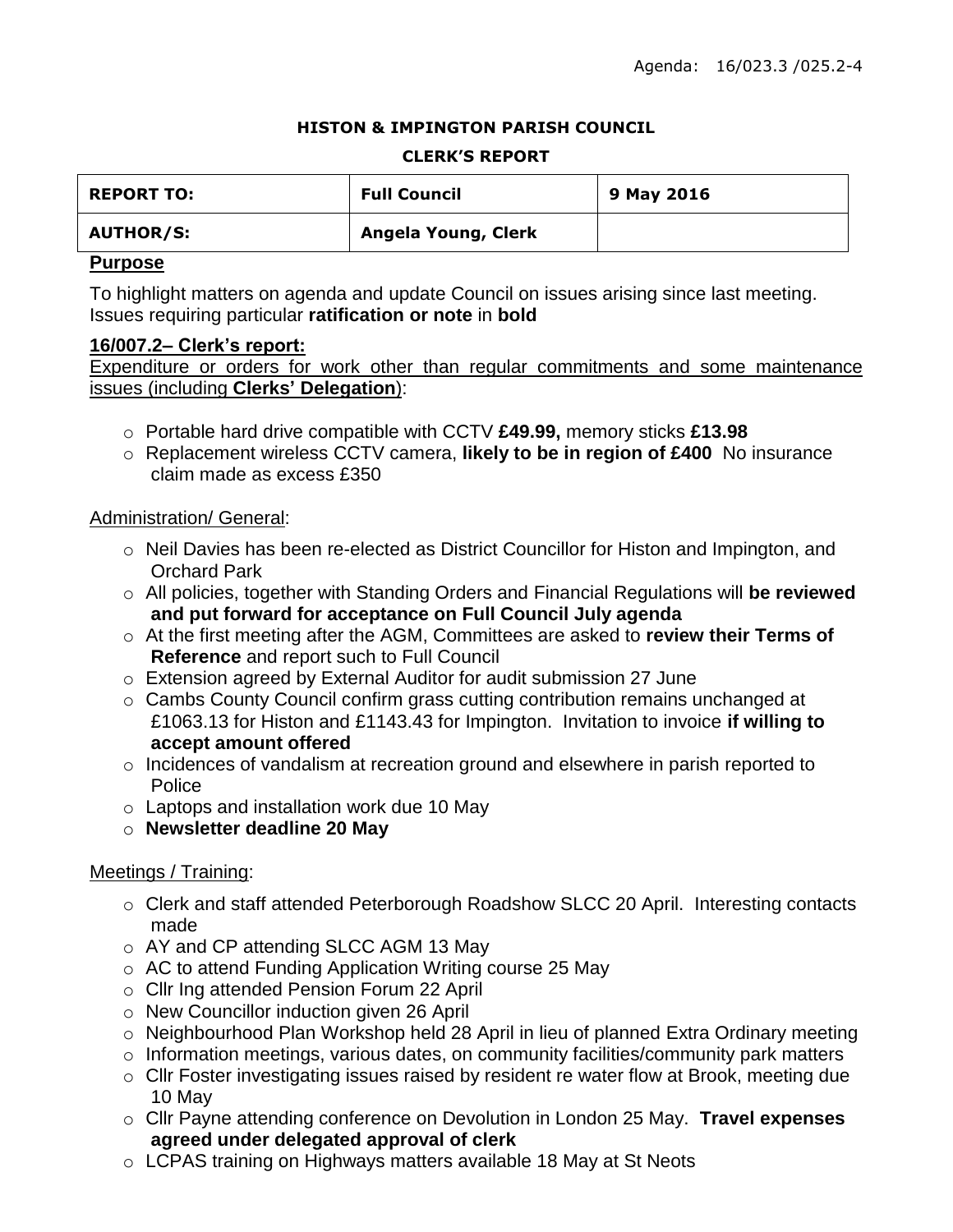- o Mental Health Awareness week had been successful, forum meeting due 24 May. Copy of Survey provided to all members
- o Informal briefing meeting due 9 May
- $\circ$  Community Fair at St Ives 7 June 2 6pm

## Staff matters and holiday/TOIL dates:

- o AY now routinely takes Wednesday as day off. LM continues to take Fridays. Both are subject to change if diary/workload dictates
- $\circ$  CP normally now in parish office Wednesday Friday, with more limited hours Monday and Tuesday. Further 6 month period agreed at Orchard Park to 8 June
- o AC normally in parish office Monday Wednesday**, term time only**
- o Office may be closed for audit work on certain dates during May. Website will update
- o **Please let Clerk know your holiday dates** as this aids arrangements in the Council diary

Author: Angela Young 09.05.16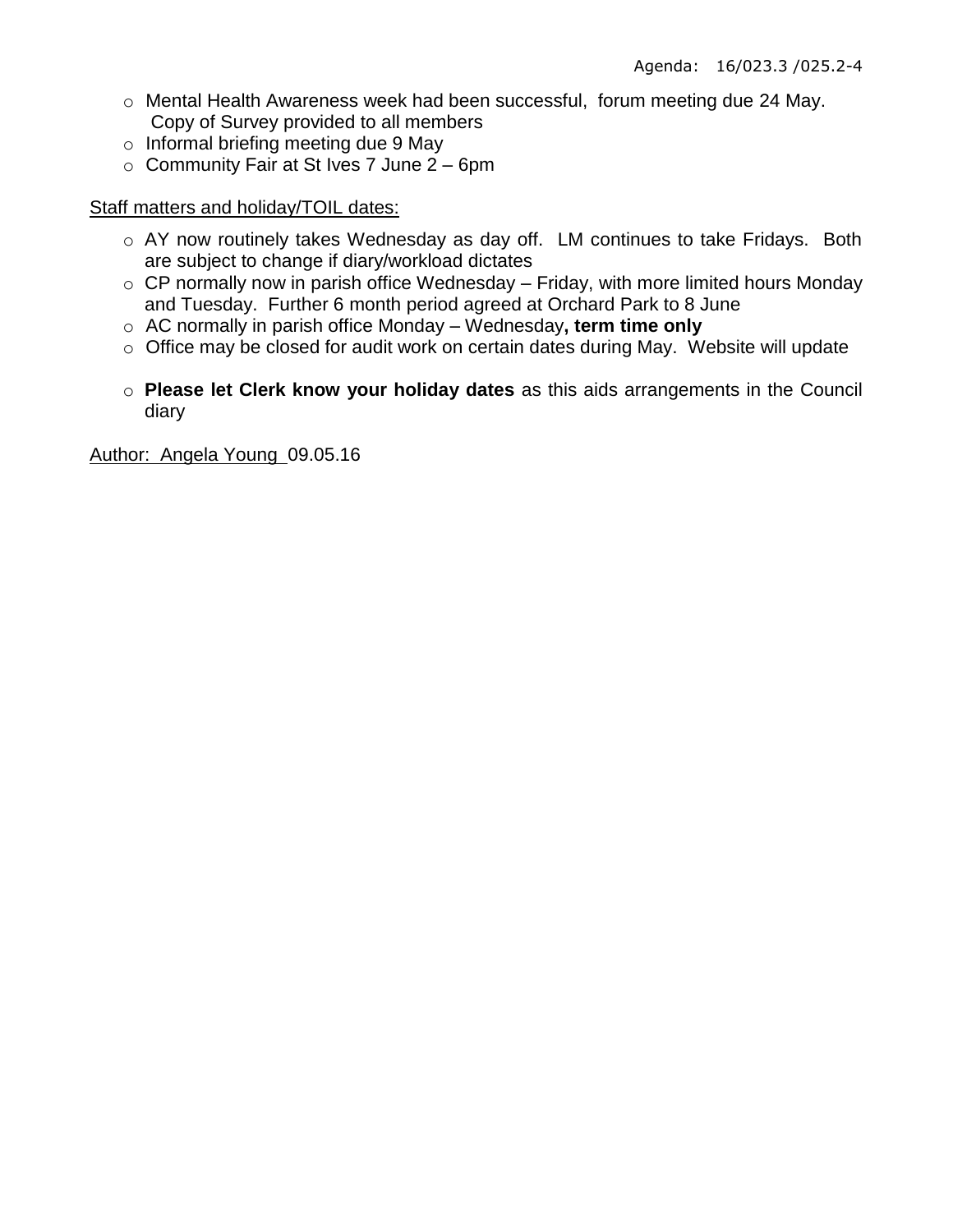#### **HISTON & IMPINGTON PARISH COUNCIL**

#### **FINANCE REPORT**

| <b>REPORT TO:</b> | <b>Full Council</b>                          | 5 May 2016 |
|-------------------|----------------------------------------------|------------|
| <b>AUTHOR/S:</b>  | <b>Lynda Marsh, Office</b><br><b>Manager</b> |            |

# **Purpose**

To list accounts paid by delegated approval, and payment of outstanding accounts

 $\circ$  Accounts paid by delegated approval – to note only:

| <b>Expenses paid</b><br>by DDR |                                 |            |        |          |
|--------------------------------|---------------------------------|------------|--------|----------|
| <b>Beneficiary</b>             | Description                     | <b>Net</b> | Vat    | Gross    |
| London Fuel Ltd                | Unleaded fuel                   | 24.42      | 4.89   | 29.31    |
| <b>British Gas</b>             | Electricity account             | 1.435.54   | 287.10 | 1,722.64 |
| Cambridge Water                | <b>Burial Ground</b>            | 13.98      | ٠.     | 13.98    |
| Cambridge Water                | <b>Recreation Ground</b>        | 156.65     | ٠.     | 156.65   |
| Siemens Financial              | Photocopier rental              | 194.34     | 38.86  | 233.20   |
| <b>PWLB</b>                    | Office loan – pmt 21 of 50      | 1,466.70   | ٠      | 1,466.70 |
| <b>PWLB</b>                    | 12 New Road loan - pmt 12 of 40 | 1,256.09   | ۰.     | 1,256.09 |
| <b>Total</b>                   |                                 | 4,547.72   | 330.85 | 4,878.57 |

| <b>Expenses paid</b><br>by cheque |                                                                                              |            |     |        |
|-----------------------------------|----------------------------------------------------------------------------------------------|------------|-----|--------|
| <b>Beneficiary</b>                | Description                                                                                  | <b>Net</b> | Vat | Gross  |
| L M Marsh                         | Replacement glasses (pmt previously advised<br>under Clerk's report delegated payments only) | 130.00     |     | 130.00 |
| <b>Total</b>                      |                                                                                              | 130.00     |     | 130.00 |

# **Accounts for approval:**

| <b>Expenses paid</b>      |                                                     |           |          |           |
|---------------------------|-----------------------------------------------------|-----------|----------|-----------|
| by BACS                   |                                                     |           |          |           |
| <b>Beneficiary</b>        | Description                                         | Net       | Vat      | Gross     |
| <b>Giffords Recycling</b> | Cushionfall (safety surface replenishment)          | 325.00    | 65.00    | 390.00    |
| <b>PEM VAT Services</b>   | Annual adjustment and review                        | 250.00    | 50.00    | 300.00    |
| <b>SLCC</b>               | 4 x publications                                    | 24.98     |          | 24.98     |
| A J Young                 | Travel expenses (Peterborough, crematorium)         | 46.00     |          | 46.00     |
| CCC                       | Youth work Jan - March                              | 742.43    | 148.48   | 890.91    |
| <b>HC Courts TCM Ltd</b>  | Final payment for safety netting                    | 6,460.00  | 1,292.00 | 7,752.00  |
| <b>CBS Office</b>         | Stationery                                          | 25.60     | 5.12     | 30.72     |
| Solutions                 |                                                     |           |          |           |
| <b>Brookfield</b>         | Removal of concrete posts CGB boundary (St          | 320.00    | 64.00    | 384.00    |
| Groundcare                | Audreys Close)                                      |           |          |           |
| <b>Ridgeons Ltd</b>       | Woodstain, cement, shiplap, buckets                 | 262.01    | 52.39    | 314.40    |
| <b>ESPO</b>               | Litter pickers, handihoop holders                   | 364.70    | 72.94    | 437.64    |
| <b>Gaskin Brothers</b>    | Renovation and upgrade of mound on play area        | 12,480.00 | 2,496.00 | 14,976.00 |
| Ltd                       |                                                     |           |          |           |
| A R Cowley                | Expenses re Youth Bar                               | 10.00     |          | 10.00     |
| <b>Berrycroft Stores</b>  | Fertilizers                                         | 35.96     | 7.19     | 43.15     |
| Lloyds & Co Ltd           | Trio frame gang mowers inc. delivery                | 9,145.00  | 1,829.00 | 10,974.00 |
| Site & Maintenance        | Supply and weld locks to tennis courts/cricket nets | 130.00    | 26.00    | 156.00    |